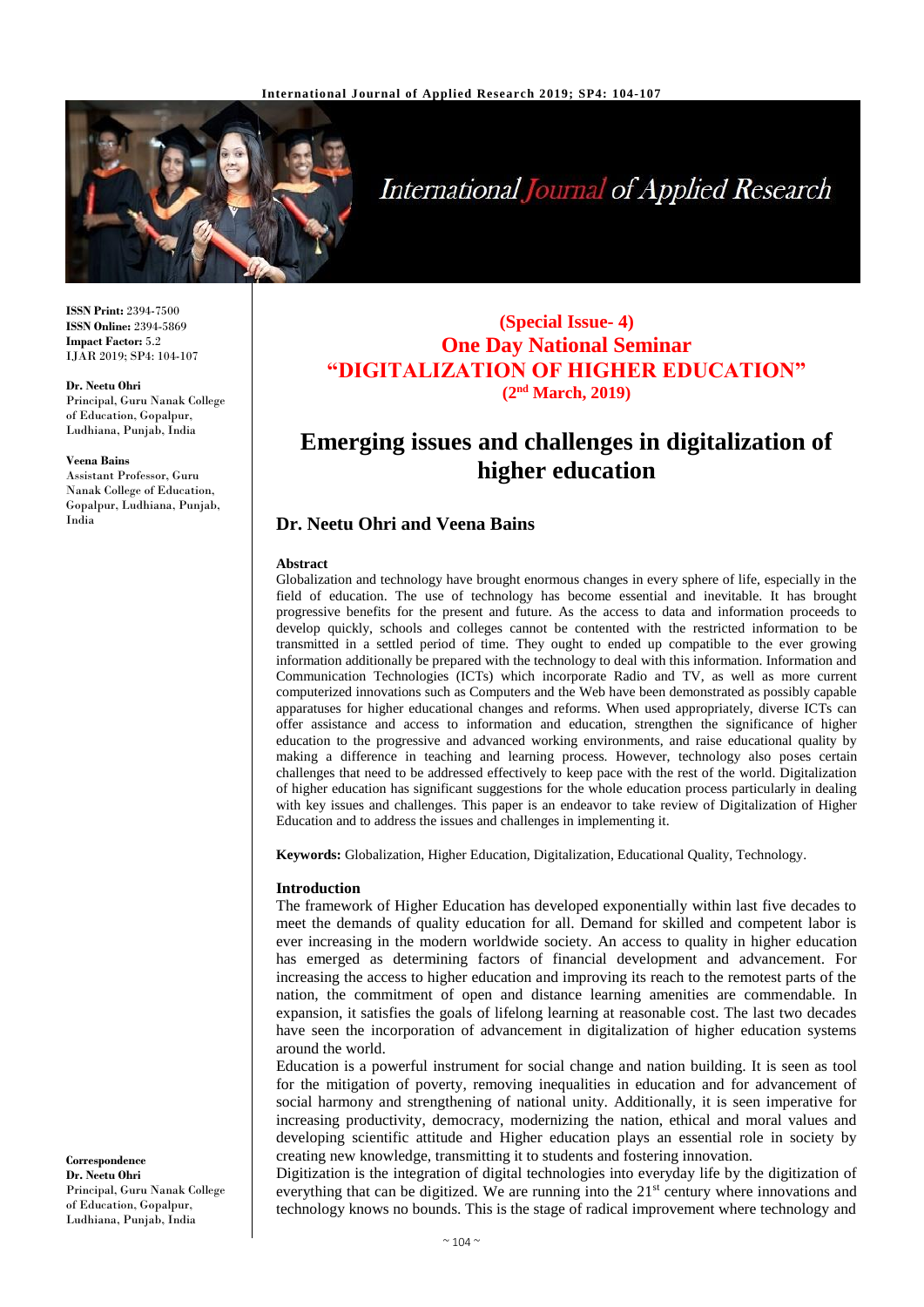innovation is taking over each and every corner. Amid this stage, the education system is evolving for the purpose of improvement, as new generation's students are not born to be kept by the limits of simple learning; their interest is tremendous and cannot be catered with educational frameworks that were designed earlier. If we kept on educating our children the way we taught them yesterday, we would deprive them of their tomorrow. Our ancient educational system lacks the capability to stand a chance in the 21st century. So our educational system compelled to utilize digitalization. Digital learning is a complex phenomenon linked with many different interpretations in the existing literature. There is a growing interest in the field of computerized advances in education and learning.

Digitalization in Higher Education institutions is an issue that concerns many educational stakeholders. ICT skills are becoming increasingly relevant in every context, especially in the workplace, therefore one of the prime objectives for universities has become preparing future professionals to be able to deal with problems and search for solutions, including digital competence as a vital skill set. Different policies, initiatives and strategies are currently being proposed, addressing educational technology innovations in higher education.

Bocconi *et al*. argue that the students' use of digital learning resources is related to the teachers' digital competences. Wastiau *et al*. have also indicated that students have the highest frequency of digital learning technology use when taught by teachers who possess appropriate digital skills, who use the internet, including social media. Cheon *et al*. held that mobile learning can also play a significant role in education. These authors identified several potential benefits of mobile learning including cost savings, ubiquitous communications, study aids and location-based services. Kyndt *et al*. describes digital learning as an unplanned and implicit process with unpredictable results. This learning process has a self-evident character and takes place in the daily working situation. It is seen as the development of the individual through interaction with others. Digital learning often happens spontaneously and unconsciously without any a priori stated objectives in terms of learning outcomes. Moser & Axtell (2013)<sup>[7]</sup> conducted a study that successful users of the new media (and all the new and further options, gadgets and apps yet to come in the future) will be those who understand the important differences between face-toface and digital communication. In this section, some of the external and internal issues and challenges in digitalization of higher education are introduced.

#### **The external and internal issues and challenges of digitalization in higher education Access**

Early accounts of technology integration focused much of their interest on increasing the availability of computers in institutes. Many students do not have regular and reliable access to a computer. Inconsistent computer access makes it extremely difficult for instructors to integrate technology into existing lesson plans. Routine access to hardware (i.e., laptops or tablets), software (e.g., reading and writing software, internet browsers), and internet connection is a fundamental requirement.

Although impressive recent advances have been made, effective use of educational technologies for literacy may require more frequent instructional time on computers than

currently afforded by the ratio of students to computers. Intelligent tutoring systems such as those detailed in this book can individualize instruction to student progress within the system, but consistent 1:1 computer access is highly desirable given this pedagogical approach. With limited federal, state, and local funding, schools may often need to pursue unconventional funding options for obtaining classroom technologies. Budgets may be supplemented using crowd funding sites, some of which specifically target education funding

## **Digital Literacy**

Another important challenge is the digital literacy of all stakeholders. Nowadays, students of higher education are not only young people between the ages of 18 and 25. Instead, the range of ages is widening, with young generations having generally more digital skills than older generations. Furthermore, although HEIs are by nature very dynamic and technologically advanced, their different audiences (students, alumni, faculty, administration, parents, industries, society, among others) have different backgrounds and have different behaviors with technology. The success of a digital strategy is strongly dependent on the ability of these different stakeholders to adapt to the emerging technologies and to make an efficient use of them.

## **Training**

The National Education Association (NEA) includes expanding professional development in technology as one of their policy recommendations (NEA, 2008). According to NEA results (2008) teachers today report increasing confidence using classroom technology, operating software, and searching the internet, but given that technology is constantly changing, it is more important than ever those teachers stay up-to-date with their technological expertise. Without the necessary resources to provide continuous digital training, institutes will continue to cite inadequate professional development as a major barrier to technology implementation.

The specific type of training that is available to teachers is also an important consideration. For example, many institutions are purchasing iPads; however, the usefulness of iPads for education is not always immediately clear. One weakness of the iPad is the difficulty in typing using the touch keyboard, making it less ideal for activities requiring students to generate text, such as writing practice.

### **Support**

The most essential form of support to teachers can change as the digital integration project matures. During the earlier phases of a project, teachers require more technical support just to use the new technology in higher education, which could be accomplished by hiring educational technology and information technology professionals. As teachers become more proficient in the technical skills required for the digitalization of higher education, their needs may shift to administrative and peer support to help develop and apply new uses for the technology in their studies. This type of support may be provided in professional learning communities through regular discussions regarding novel, domain-relevant uses of the digitalization.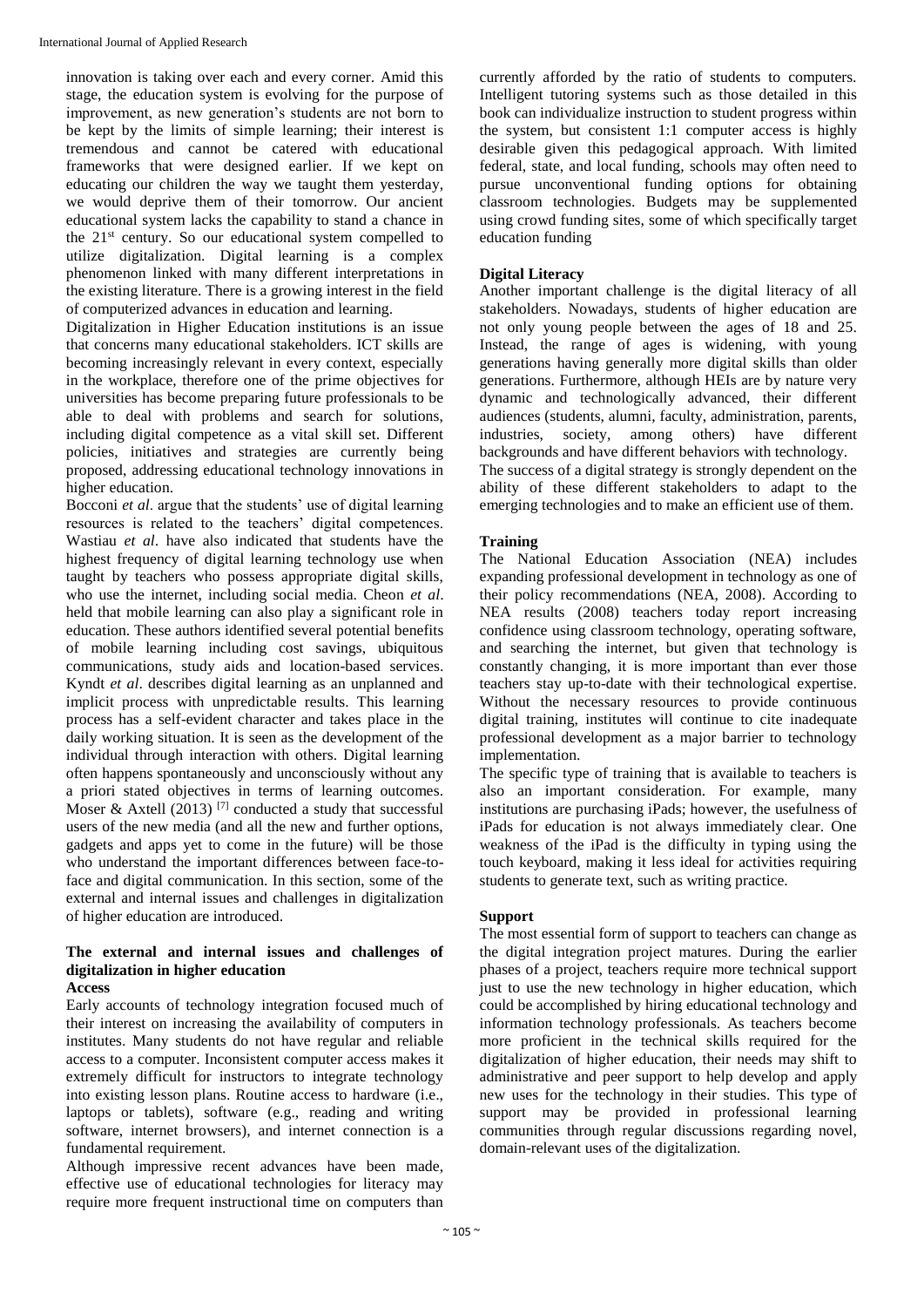### **Excessive use of technology in teaching and higher education learning**

There is a major concern of digital divide to be created by excessive use of technology in teaching and higher education learning. As more and more classes sue the digital technology those who do not have an access to the modern equipment, may fall behind. This problem is more acute in developing countries where the availability of internet resources is scanty and limited. Policy makers have to keep an eye on the widening digital divide and have to come up with solutions that would make higher education inclusive of all strata of society. In India, this digital divide is more widespread so actions have to be taken to make it less stressful to the future economic growth.

#### **Personalized Learning**

Students of higher education are able to personalize learning more rather than classroom learning now than ever. From school choice — public, private, charter, virtual — to the options available for *how* a student learns, education can be tailor-made to suit each individual. Blended learning gives more responsibility to the student, as it involves less direct instruction from the teacher and more discovery-based methods of learning. Blended learning is an example of how students can control certain elements of their learning by making decisions about things like where and at what pace they move through material. Adaptive learning is similar to blended in that it, too, allows students to make decisions about things like the timeframe and path of their learning.

#### **Redesigned Learning Spaces**

Walk into most classrooms across the country and it's unlikely you'll find rows of desk all pointing toward the front of the room. Educators have since realized their classrooms must mimic the workforce, which has inspired them to create collaborative-friendly spaces to facilitate student learning. The on boarding of technology has supported their endeavor.  $21<sup>st</sup>$  century classrooms are SMART boards instead of chalkboards and pods of SMART desks instead of individual seating. Students are going on virtual field trips instead of merely reading from a text; they are creating media instead of just looking at it. The redesigned learning space is laden with integrated technology, which means students aren't just using these things, but they understand *how* to use them in order to achieve a specific goal. Moreover, some of these learning spaces aren't even in the classroom. Colleges and universities are creating more informal campus learning spaces because they understand the importance of creating and collaborating 24/7, not just when class is in session.

### **Financial and Technology Constraints of Higher Educational Institutions**

Emerging Technologies are often expensive, which combined with the financial constraints that higher education institutions face today, may hinder its adoption. On the other hand, Higher Educational Institutions may not have the access to the technologies needed for a given strategy because the access to these technologies is not open or its maturity level is still not the ideal. Thus, for a digital strategy to be successful, it is necessary to ensure that the higher educational institution has the necessary resources for its implementation.

#### **Meeting the New Expectations and Needs of Students**

Students are increasingly demanding an improvement in the "basics" of their experience, with features such as digitization of administrative processes, unrestricted 24-hour access to all information and services using multiple platforms or digital curriculum. Choosing the right digital approach that meets the needs of students is therefore critical to improving one of the main drivers of digital transformation - the student experience.

#### **Virtual Reality / Mixed Reality**

Gone are the days where students are expected to sit quietly at their desks. Educational technology is succeeding in making learning collaborative and interactive. Virtual and mixed realities are examples of transformative technology that enhance teacher instruction while simultaneously creating immersive lessons that are fun and engaging for the student. Virtual reality has the capability of bringing the outside world into the classroom and vice versa.

#### **Conclusion**

To drive the digital transformation of teaching and learning within higher education institutions, it is paramount to understand the technology skills and knowledge of both teachers and students, to discover their respective needs, and to aim for a mutual understanding of both perspectives (bottom-up). Beyond that, a sustainable implementation of digital media can only succeed if the overall project 'Digital Transformation in Higher Education' is grounded. Moreover, new technology and new learning models are exciting and offer previously unthinkable possibilities to students, but they require constant IT support. As educational institutions continue to jump on the bandwagon and adopt these digital transformation trends, we must consider the current paradigm for technology instruction and move toward a team-based approach. As student expectations increase, responsiveness to those needs must increase as well.

### **References**

- 1. Jaffer S, Ng'ambi D, Czerniewicz L. The role of ICTs in higher education in South Africa: one strategy for addressing teaching and learning challenges, 2007.
- 2. Sousa MR, Rocha A. Special section on emerging trends and challenges in digital learning. University Access in the Information Society, 2018, 17(4).
- 3. Kyndt E, Dochy F, Nijs H. Learning conditions for nonformal and informal workplace learning. Journal of Workplace Learning. 2009; 21(5):369-383.
- 4. Cheon J, Lee S, Crooks SM, Song J. An investigation of mobile learning readiness in higher education based on the theory of planned behavior. Computers & Education. 2012; 59(3):1054-1064.
- 5. Wastiau P, Blamire R, Kearney C, Quittre V, Van de Gaer E, Monseur C. The use of ICT in education: a survey of schools in European Journal of Education. 2013; 48:11-27.
- 6. Bocconi S, Kampylis P, Punie Y. Framing ICT-enabled innovation for learning: the case of one-to-one learning initiatives in Europe. European Journal of Education. 2013, 48(1)
- 7. Moser KS, Axtell CM. The role of norms in virtual work: A review and agenda for future research. Journal of Personal Psychology. 2013; 12:1-6